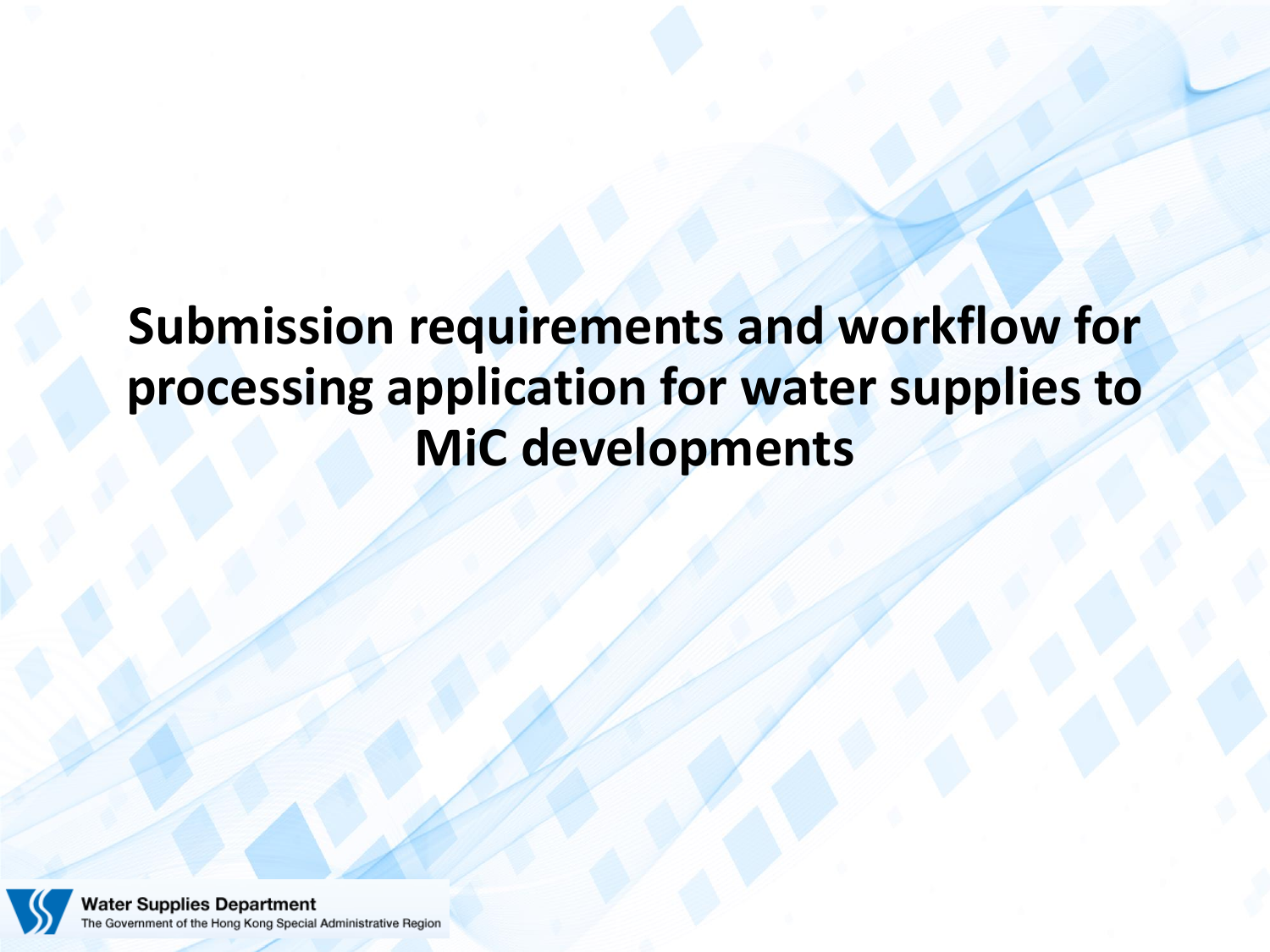#### **Legislation and regulatory requirements for new plumbing works in MiC Projects**

submit plumbing proposal and apply for written permission for commencement

pipe material shall comply with applicable updated technical requirements and standards prescribed

**Waterworks Ordinance** (Cap. 102)

**Waterworks Regulations** (Cap. 102A)

carry out plumbing works under the instruction and supervision of a licensed plumber or registered plumbing worker

completed plumbing works of MiC units to be inspected at MiC production site before having covered up

approval by WA after fulfilling commissioning requirements for plumbing works in the completed building.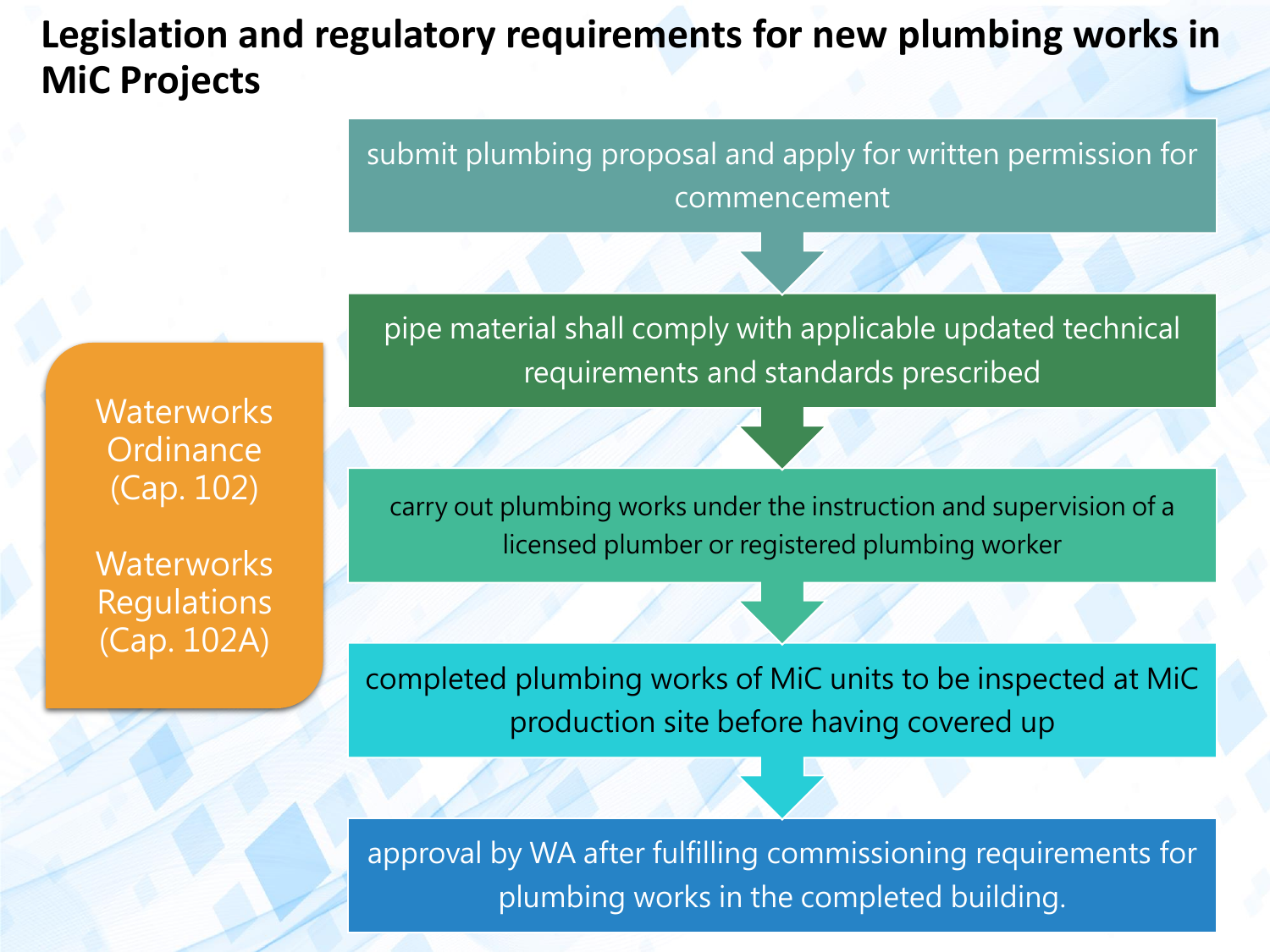### **Plumbing proposal and written permission to commence works**

- specify all proposed plumbing materials and location of the part of works adopting MiC in the plumbing proposal
- highlight pipes to be concealed in the drawings
- submit quality assurance documents of the MiC supplier/manufacturer
- submit supervision plan for site supervision at MiC production site
- submit modular units production information (production batch, schedule)
- apply for commencement of construction of plumbing

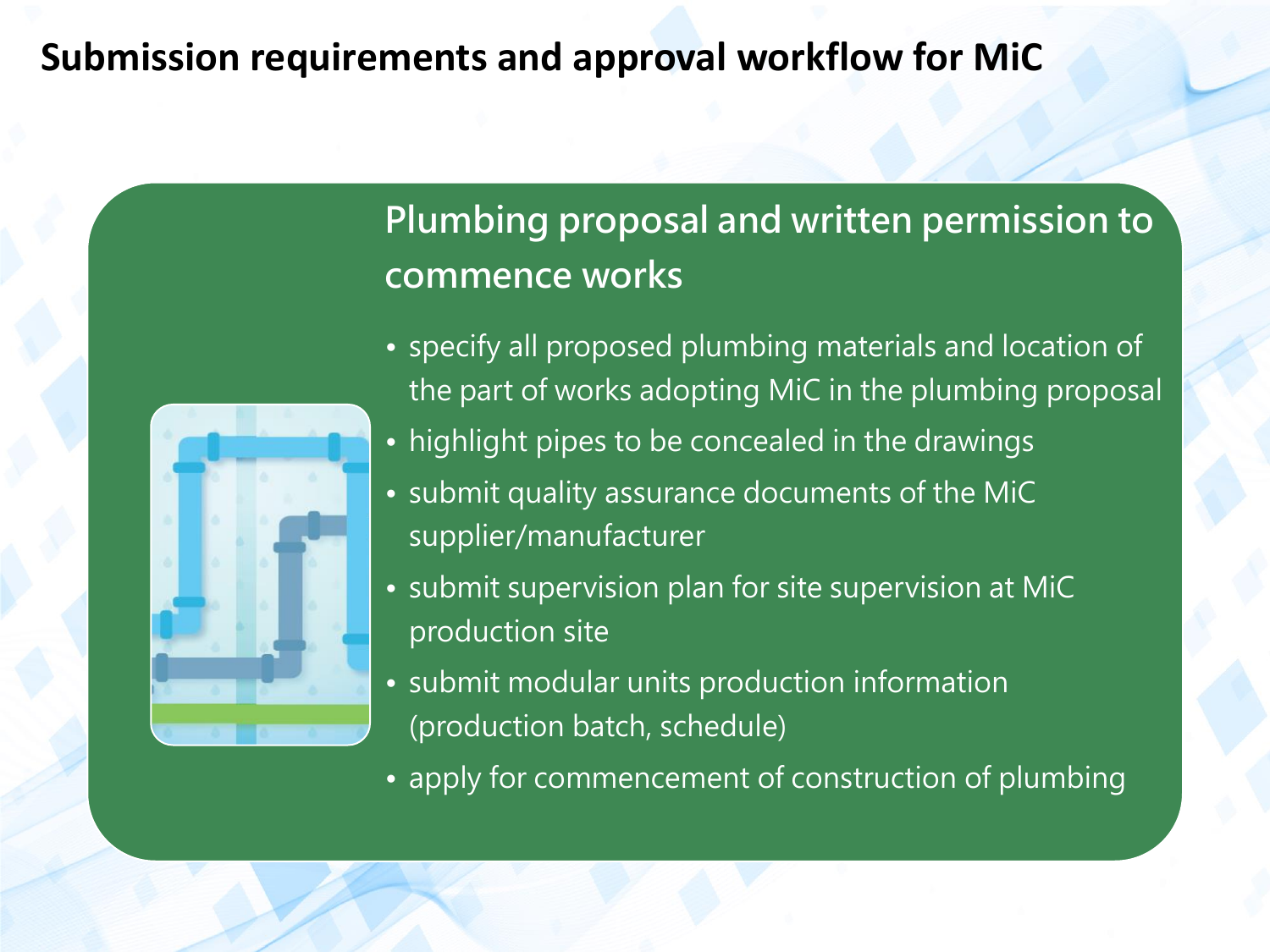

## **Production stage of modular units**

- Licensed Plumber (LP) and Registered Plumbing Workers (RPW) carry out supervision at the MiC production site:
	- LP: **minimum weekly supervision**
	- RPW: **continuous supervision**
- LP and RPW keep supervision record
- inform WSD for inspection of completed pipes to be concealed in the modular units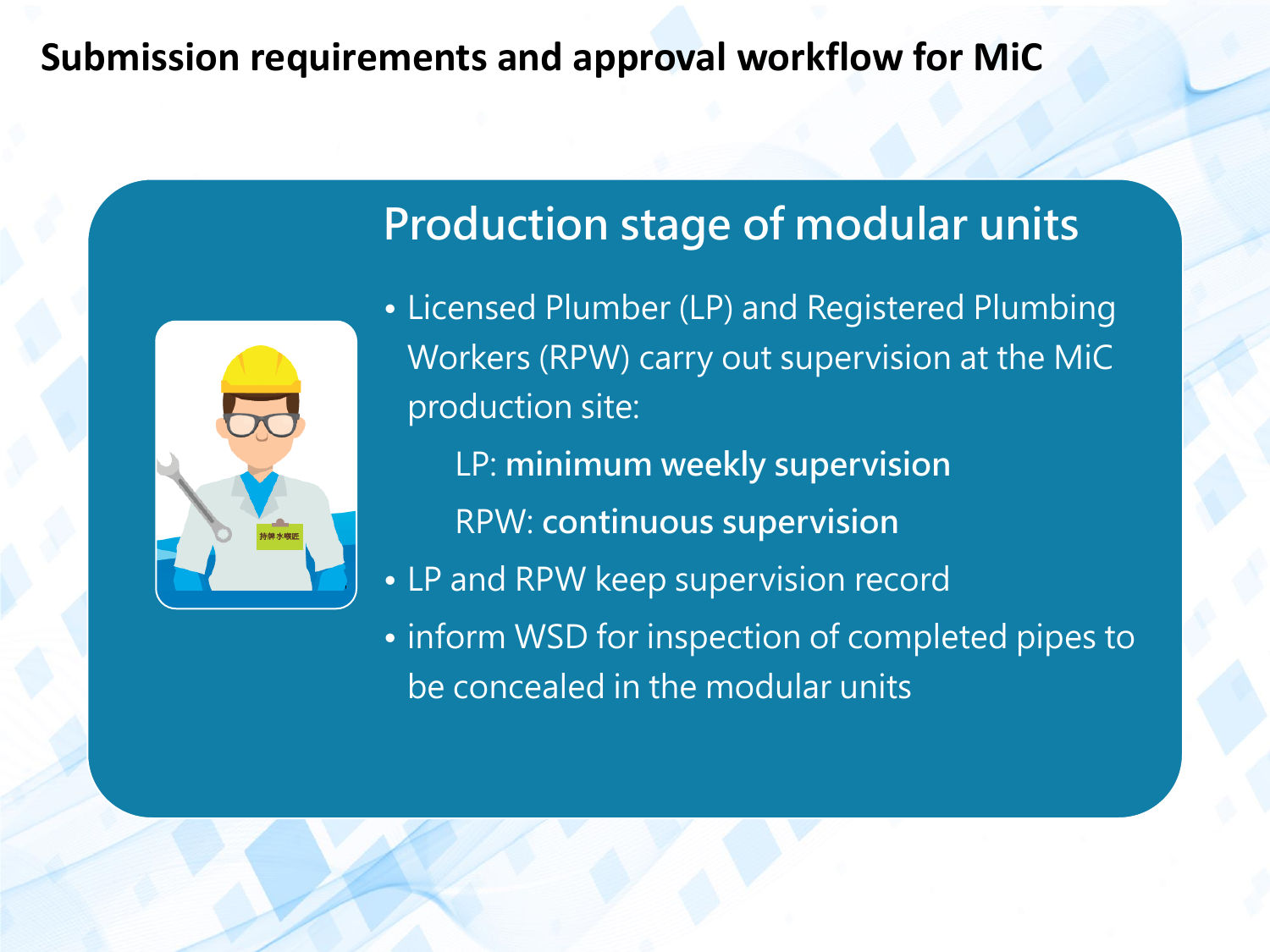

**Inspection for plumbing works to be concealed in MiC units**

- WSD deploys consultant to carry out inspection at production site
- plumbing works in MiC units can be covered up after satisfactory inspection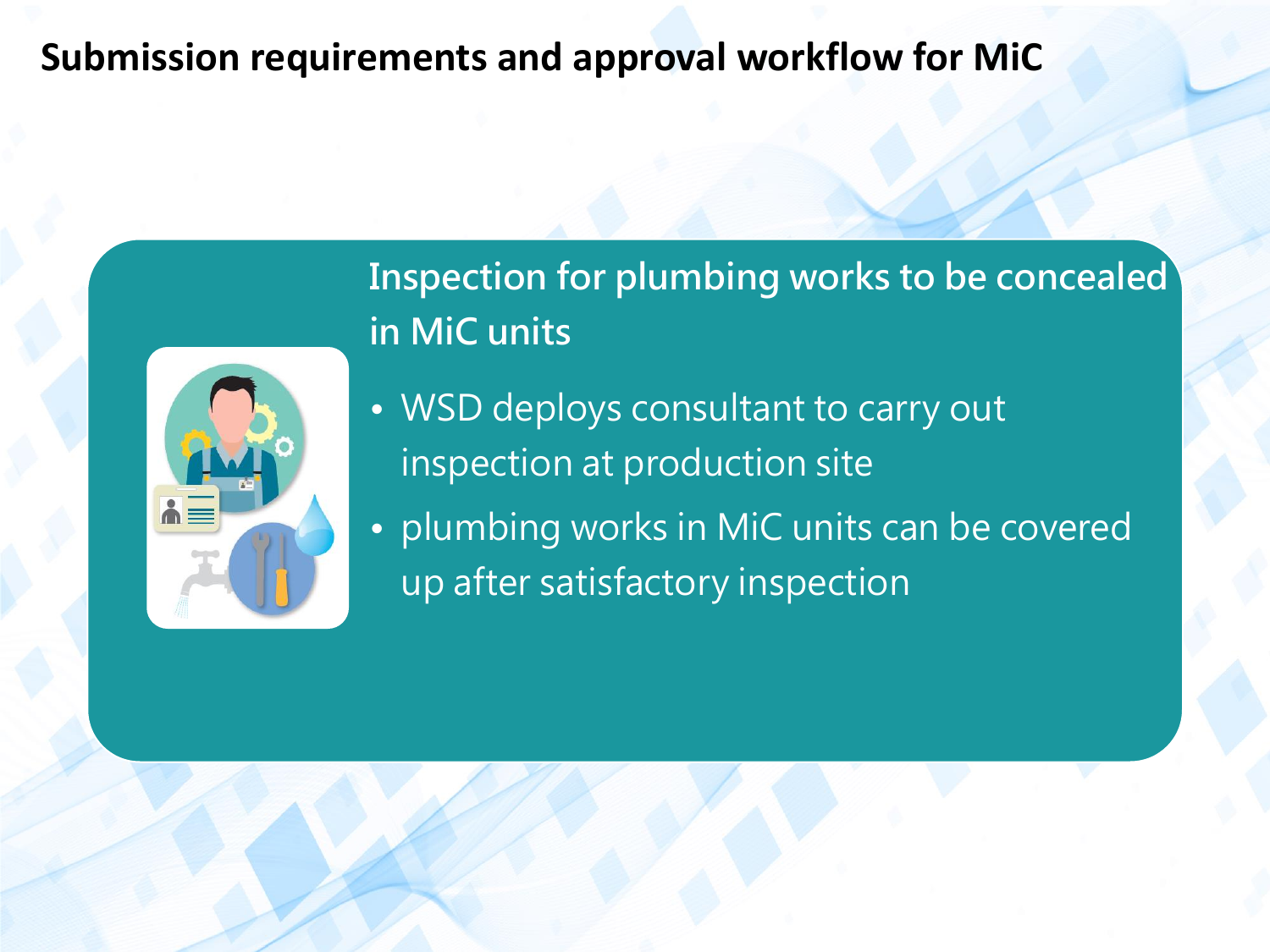# **Commissioning requirements**



- WSD carries out final inspection for the assembled plumbing works in completed building on site
- collect water samples for testing
- effect water supply after satisfactory inspection and water sampling results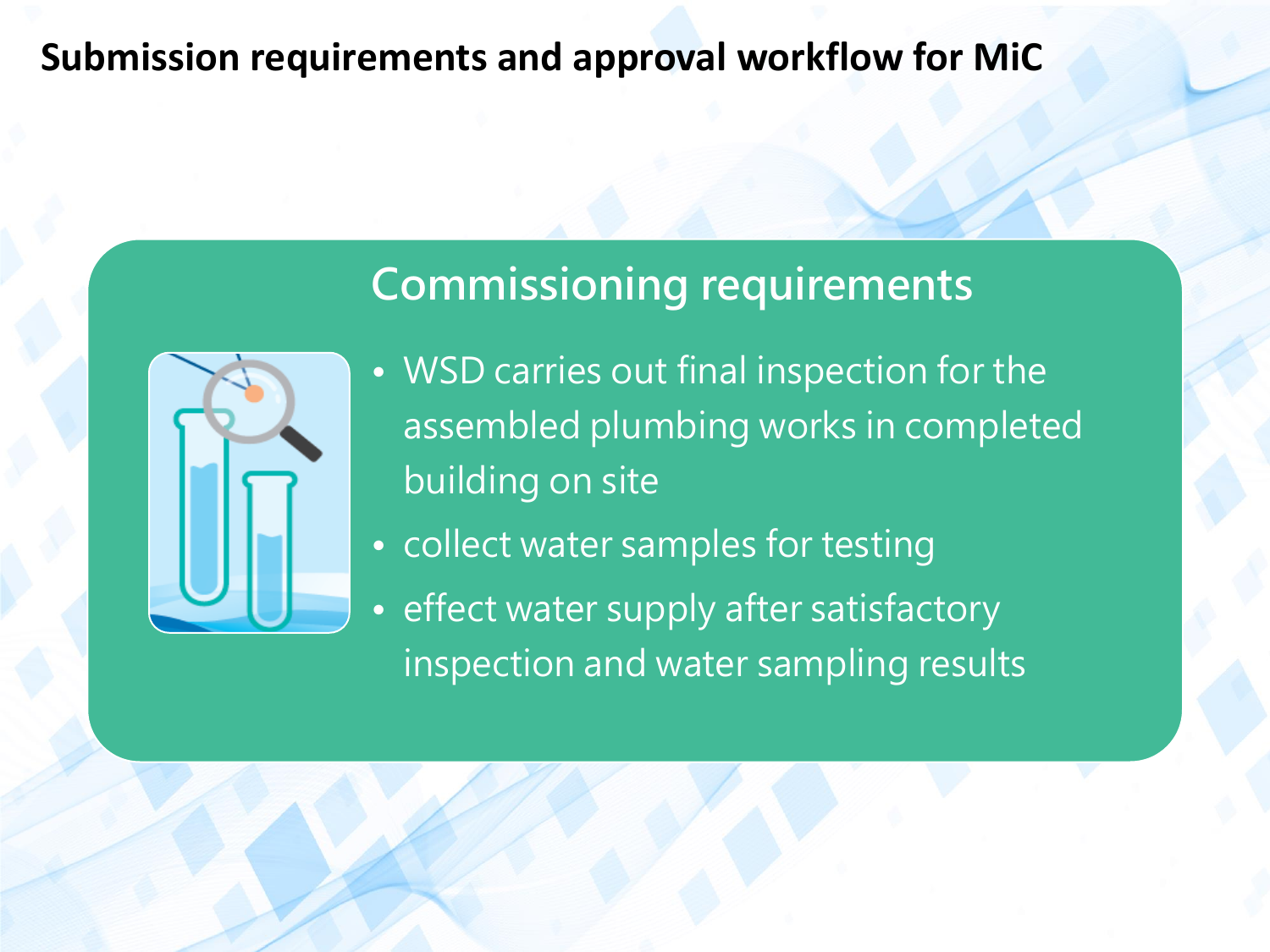Approval workflow and measures are promulgated to pilot projects initially and will be promulgated to the industry through circular letter soon.

WSD will review from time to time the approval workflow and measures subject to the development of the MiC adoption by the industry